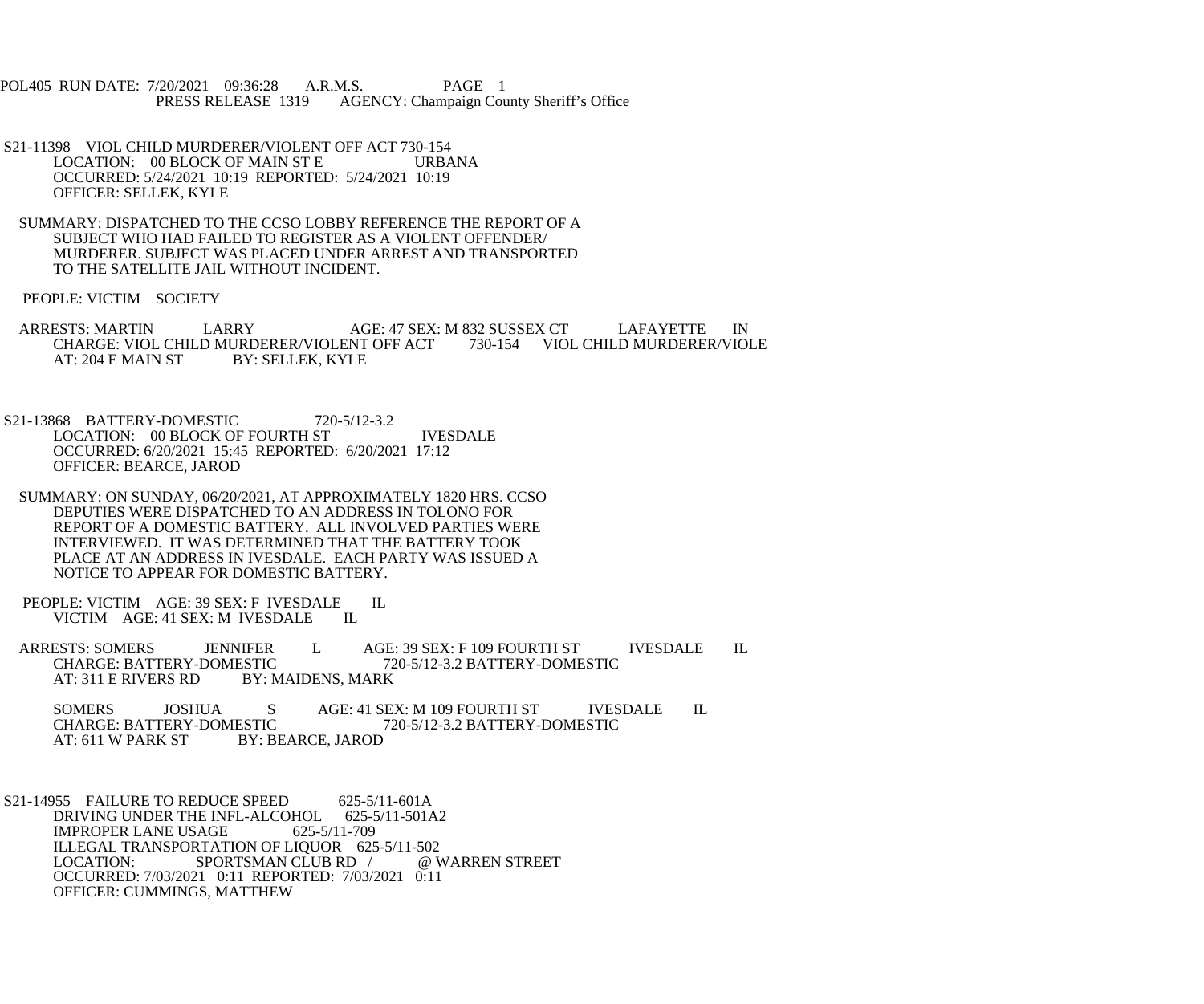POL405 RUN DATE: 7/20/2021 09:36:28 A.R.M.S. PAGE 2<br>PRESS RELEASE 1319 AGENCY: Champaign Cou AGENCY: Champaign County Sheriff's Office

 SUMMARY: ON JULY 3RD, 2021, AT APPROXIMATELY 0013 HOURS, CHAMPAIGN COUNTY SHERIFF DEPUTIES, ARROW AMBULANCE, AND ST. JOSEPH FIRE DEPARTMENT RESPONDED TO AN ACCIDENT EAST OF ST. JOSEPH. A SINGLE VEHICLE WENT OFF THE ROAD AND STRUCK A UTILITY POLE. BOTH THE VEHICLE AND UTILITY POLE HAD SIGNIFICANT DAMAGE. THERE WERE NO INJURIES TO THE DRIVER AND THE DRIVER REFUSED ON-SCENE MEDICAL CARE. THE DRIVER WAS LATER ARRESTED FOR DRIVING UNDER THE INFLUENCE AND WAS SUBSEQUENTLY TRANSPORTED TO CHAMPAIGN COUNTY SATELLITE JAIL AFTER A MEDICAL EVALUATION AT AN AREA HOSPITAL.

PEOPLE: VICTIM SOCIETY

- ARRESTS: SMITH STEVIE DAGE: 50 SEX: M 803 6TH ST #10 DANVILLE IL<br>CHARGE: DRIVING UNDER THE INFL-ALCOHOL 625-5/11-501 DRIVING UNDER THE INFL-AL CHARGE: DRIVING UNDER THE INFL-ALCOHOL AT: WARREM/SPORTSMAN CLUB RD BY: CUMMINGS, MATTHEW<br>SMITH STEVIE DAGE: 50 SEX: M 803 6TH ST #10 SMITH STEVIE D AGE: 50 SEX: M 803 6TH ST #10 DANVILLE IL<br>CHARGE: FAILURE TO REDUCE SPEED 625-5/11-601 FAILURE TO REDUCE SPEEI 625-5/11-601 FAILURE TO REDUCE SPEED AT: WARREM/SPORTSMAN CLUB RD BY: CUMMINGS, MATTHEW<br>SMITH STEVIE DAGE: 50 SEX: M 803 6TH ST #10 SMITH STEVIE D AGE: 50 SEX: M 803 6TH ST #10 DANVILLE IL CHARGE: IMPROPER LANE USAGE 625-5/11-709 IMPROPER LANE USAGE CHARGE: IMPROPER LANE USAGE AT: WARREM/SPORTSMAN CLUB RD BY: CUMMINGS, MATTHEW<br>SMITH STEVIE DAGE: 50 SEX: M 803 6TH ST #10 AGE: 50 SEX: M 803 6TH ST #10 DANVILLE IL<br>ION OF LIQUOR 625-5/11-502 ILLEGAL TRANSPORTATION OF CHARGE: ILLEGAL TRANSPORTATION OF LIQUOR AT: WARREM/SPORTSMAN CLUB RD BY: CUMMINGS, MATTHEW
- S21-15101 CRIMINAL DAMAGE TO PROPERTY 720-5/21-1 CONSPIRE<br>LOCATION: ELM ST N / E SECOND ST/E THIRD *L* E SECOND ST/E THIRD OCCURRED: 7/03/2021 21:00 REPORTED: 7/04/2021 21:11 OFFICER: CHRISTENSEN, CORY
- SUMMARY: RP DISCOVERED HIS WOODEN FENCE DAMAGED AT HIS RESIDENCE IN BROADLANDS IL. IT WAS OBSERVED THAT AN UNKNOWN VEHICLE STRUCK THE FENCE AND FLED FROM THE SCENE AT AN UNKNOWN DATE/TIME.
- PROPERTY: DAMAGED 2 FENCE

 OFFENDER SEX: RACE: HEIGHT: 000 WEIGHT: 000 HAIR: EYES: VICTIM AGE: 37 SEX: M BORADLANDS IL

 S21-15864 BURGLARY 720-5/19-1 LOCATION: 200 BLOCK OF CHESTNUT ST E BONDVILLE OCCURRED: 7/12/2021 20:10 REPORTED: 7/13/2021 10:33 OFFICER: REIFSTECK, JONATHAN

SUMMARY: UNKNOWN SUSPECT(S) FORCED ENTRY INTO THE VICTIM'S RENTAL